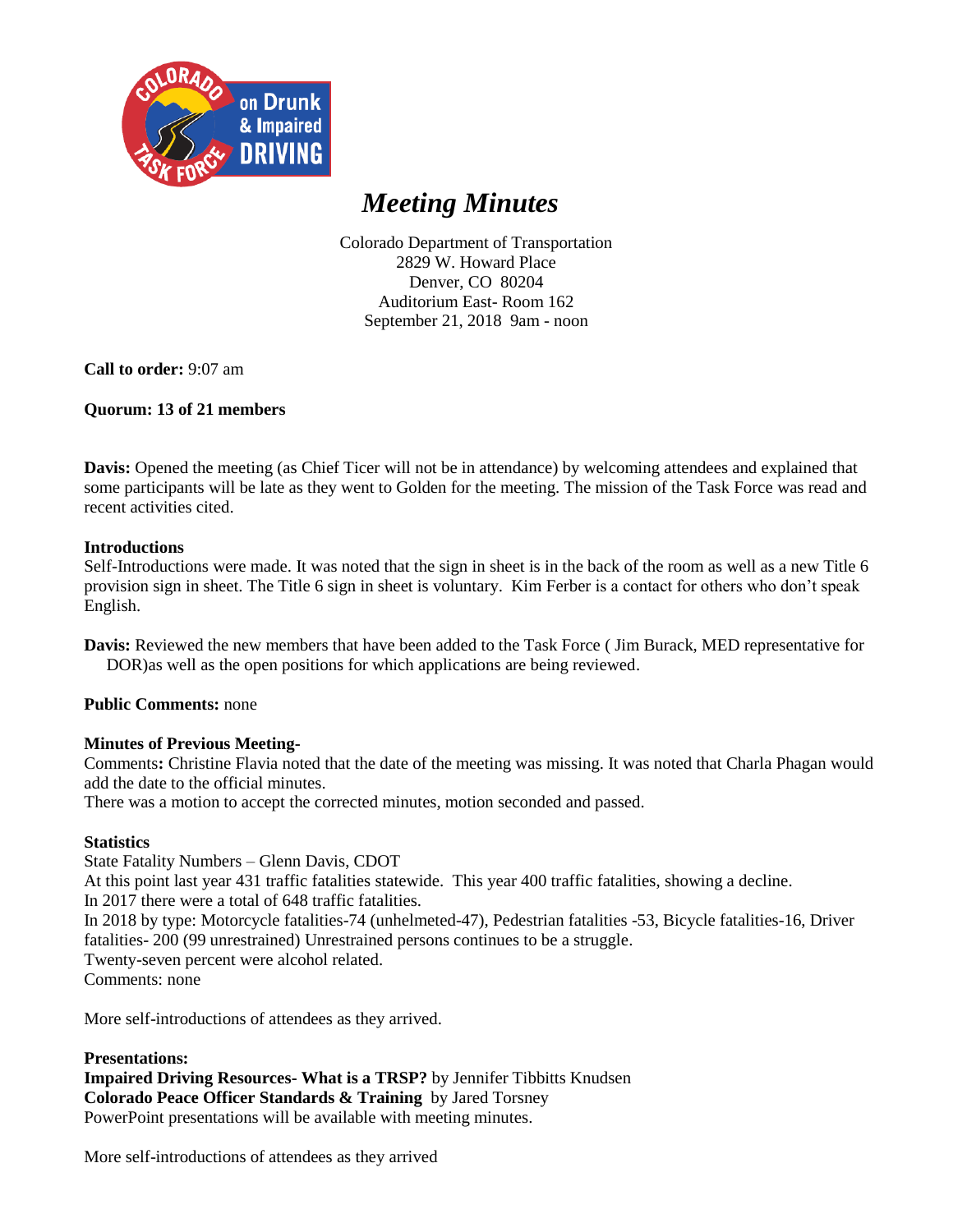Davis: Wanted to stress that every arrest is based on the standard field sobriety testing.

**Break:** 10:08 am

## **Presentation of NAS Recommendation- Getting to Zero Alcohol-Impaired Driving Fatalities: A**

**Comprehensive Approach to a Persistent Problem** by Dr. Timken, Ellen Anderson, Jack Reed, Glenn Davis, Kacy Crawford & Christine Flavia

PowerPoint presentation will be available with meeting minutes.

**Legislation** – Lorainne, MADD/Glenn Davis, CDOT/Mike Honn

Honn: Primary seatbelt legislation pilot program (Sunset review bill) working to show that profiling not a part of this bill and tracking compliance.

MADD: Nothing to report.

 Davis: Tracking primary seatbelt environment. Eye on state funded DUI programs- funds are low. Canada is legalizing marijuana and will be using roadside detection as part of their enforcement. CDOT looking to see how the Canada program works and if it is successful.

Public Comments: none

## **Media Relations & Significant Upcoming Events** – Sam Cole, CDOT

Seatbelt survey out in a few days 2018 Drunk Driving Campaign – selling at a reduced cost (sold 2,800) breathalizers. GABF- Lyft discounts are being offered Enforcement waves: Fall festival and (Labor Day (900 arrests)

## **Task Force Business & Presentations (six sub-committees) Next month's meeting will focus on the different committees and reassignment**

**Program Management & Strategic Planning** – Glenn Davis Annual Report is major responsibility.

**Criminal Justice** – This group is in need of a team lead. No report

## **Prevention** – Ellen Anderson

Group has come up with four recommendations to be included in the 2018 Annual Report:

- 1. Promote Primary seat belt law
- 2. Support polices/programs that increase the availability of transportation alternatives
- 3. Increase education/awareness through school-based education programs
- 4. Promote responsible beverage service and server training

The group would also like to encourage CTFDID membership in rural communities of Colorado

## **Impaired Driver Intervention & Treatment** – Christine Flavia

Work group is meeting every other month- next meeting 10/17/18. Primary focus: Effective implementation of the Level 24+ program for felony and 4+ offenders. Collaboration with following agencies: DOC, Community Corrections, Colorado Bar

## **Communication** – Sam Cole

No activity to report. Pleased to announce that there has been members interested in joining the committee.

## **Program Evaluation & Data** – Becky Bui

We currently do not have another meeting scheduled, but the plan is to meet soon. Public Comments: none

## **Lightning Round Update**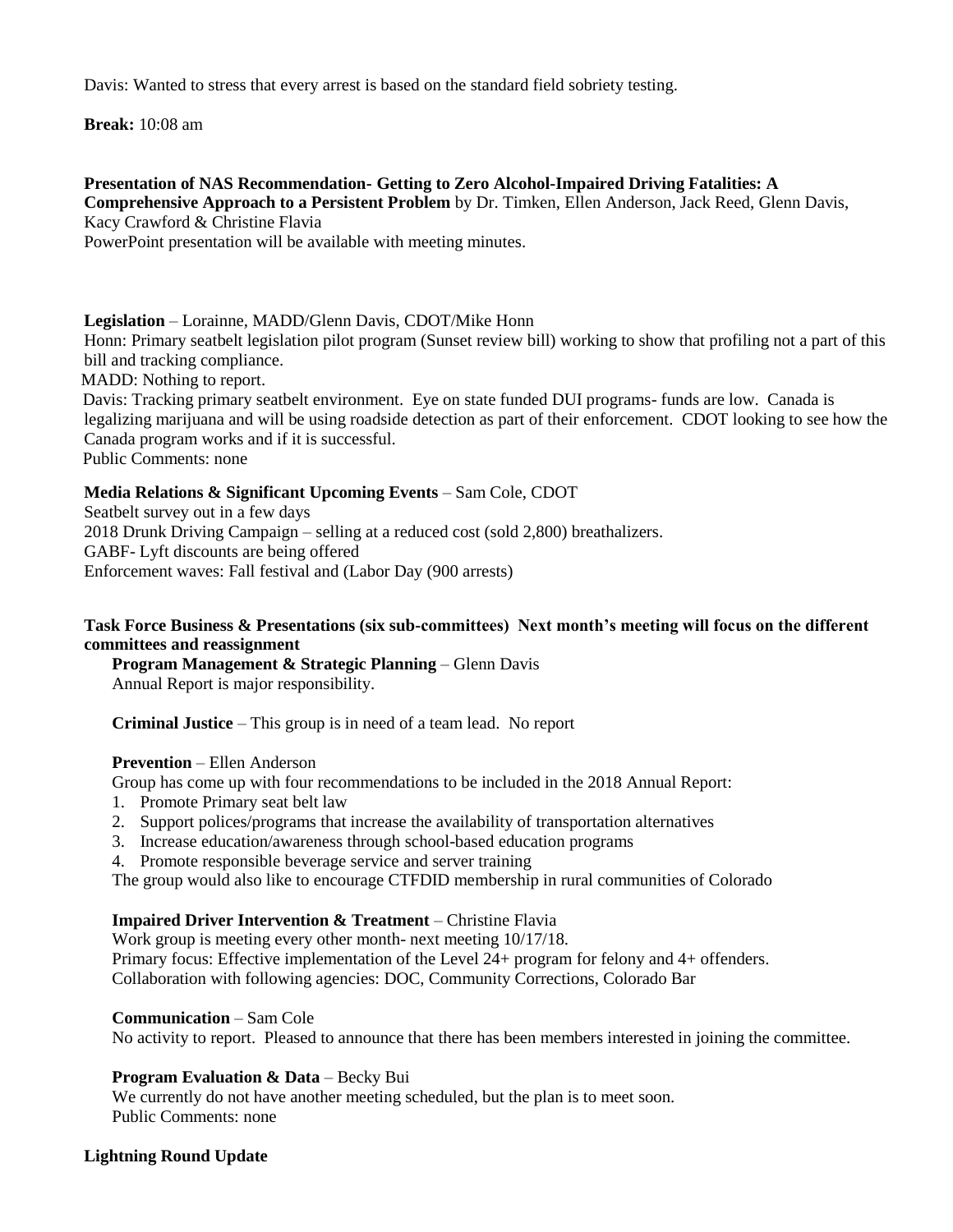Stacey: Montbello Alive event –talking about dangers of a drive by as well as keeping cannabis away from children. Michelle: Liquor Enforcement moving to a new building in Cole building (Dec). Liquor/beer codes will be changing to different articles.

Christine: CDHS Prevention team has a new member who replaced Curtis-Bonnie Holliday.

Charla: Reminder to sign in. The sign in sheet is with me now.

MADD: Walk Like MADD in Greeley this weekend. No need to register.

AL: 10/9 Kick off campaign

on the Capital west steps. DUID forums across the nation. The Baltimore forum had a lot of cabinet level folks there. Very productive meeting.

Sara: Thank all members for the hard work done. Connect to the end goal of zero deaths.

- Matt: In July went to Craig meeting-excited about working with NITSA. MADD recognizing a CSP Sgt. in Vail tomorrow for helping to get a conviction for a crash on a reservation in SW CO.
- Benjamin: Went to national conference in PA where Chief Ticer was a speaker. He spoke on Marijuana and Opioids and the impact on impaired driving. The Chief represented the task force well and was able to articulate what is going on in CO very well.
- Steve: CSP has increased DUI arrests by 1.3%. Proactive arrests are up (2.5%) while reactive arrests are down. Impaired driving crashes are down 15.1%. Fatalies by Impaired drivers are down 41.9%. These are statewide statistics compared to the same time last year. The metro area is a little higher than last year. Marijuana impaired driving arrests are up 54.3%.
- Bruce: Working on a new website for law enforcement to enter data. The new site should be available 10/22/18. CDOT will training law enforcement on data entry for the new site.
- Jeff: CDPHE is revising the Colorado Board of Health rules pertaining to the testing for alcohol and other drugs. These rules govern breath alcohol testing/results. The rules set the standards for breath toxicology laboratories. Many of the labs are ISO accredited but not all the labs certified by the department are. However the nonaccredited labs are held to the same standards so there is no deviation in the quality of the work. A draft of the rules are on the department website. A request for a Rules Hearing will be made at the October meeting and the Rules Hearing will be in December.
- Jenn: TSRP for prescription drugs will be available soon. Thank you to all the members who helped with the training event held for the New York counterparts. The event was very successful and one of the members said it was the best training they had attended.

Kacy: Worked on a report "Alcohol use and Suicide". Kacy is offering to share the report with anyone interested.

- Ellen: Likes the slogan "If you feel different, you drive different". Ellen asked where this came from and if it is available for use. The slogan is part of the NITSA marketing and is available for use. More information can be found at : trafficsafetymarketing.gov
- Ed: Has published a book about the DUID laws in Colorado. "Weakest in the Nation: Colorado's DUID laws are the weakest in the nation; why and how to fix that" The book is available on Amazon.

#### **Meeting adjourned:** 12:11 pm.

Motion made, seconded and accepted

| Next Meeting:                 | October 19, 2018                                |
|-------------------------------|-------------------------------------------------|
| Next Meeting Time:            | $9:00-12:00$ pm                                 |
| <b>Next Meeting Location:</b> | Colorado State Patrol Academy                   |
|                               | 15055 S. Golden Road Carrell Hall, Building 100 |
|                               | Golden, CO                                      |

## **In attendance:**

Glenn Davis, CDOT, Vice Chair Charla Phagan, Colorado State Patrol, Secretary Kim Ferber, CDOT Jared Torsney, POST Mike Honn, Colorado State Patrol Ed Casias, SCAO/Summit County Courts Jeff Groff, CDPHE Dave Timkin, CIDRE Webster Hendricks, OBH Katie Wells, OBH